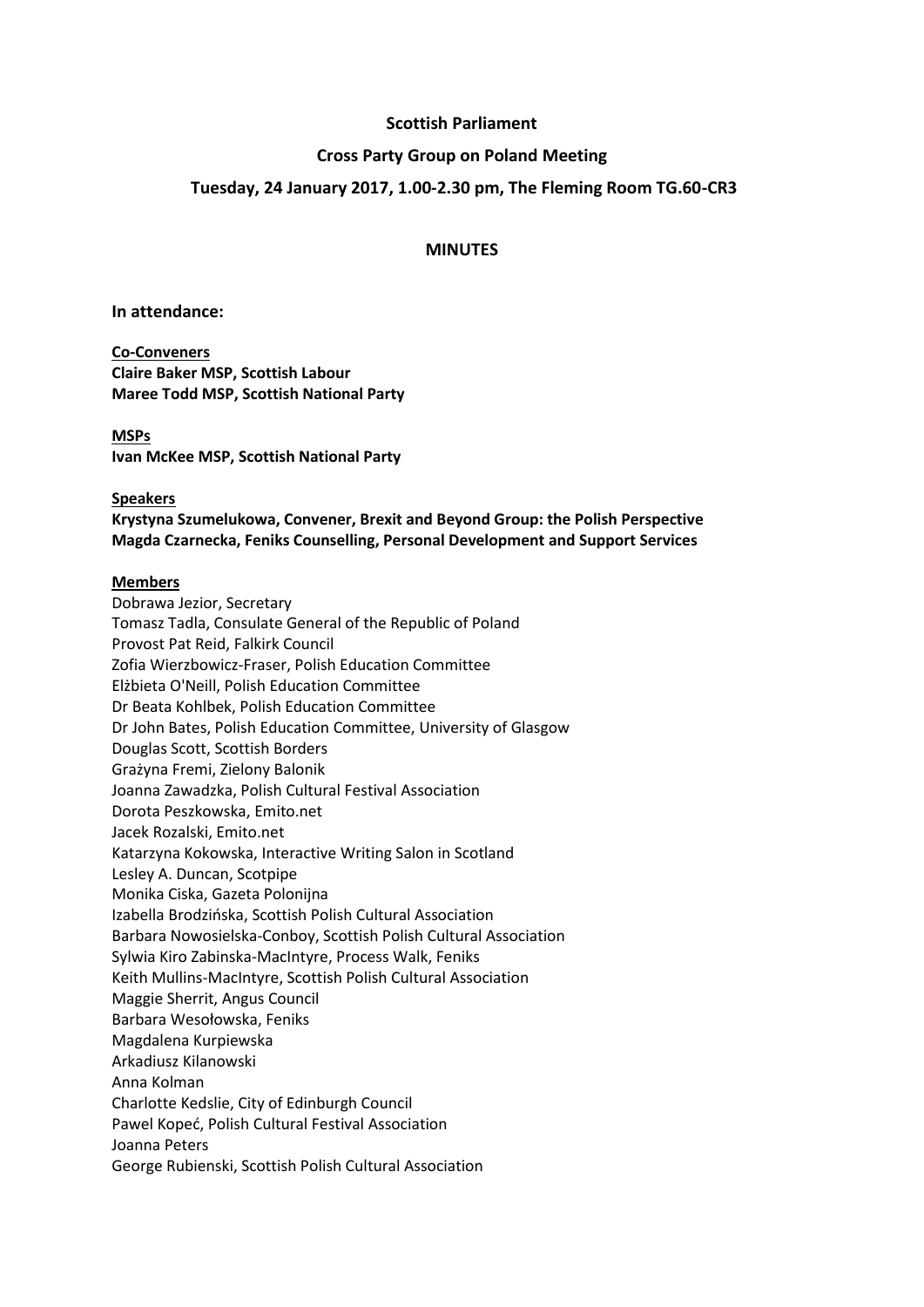Karin Friedrich, University of Aberdeen Maciej Dokurno, Fife Migrants Forum Tom Motyka Maciej Wiczyński, Scottish National Party Sacha Ponniah, Police Scotland PC Grant Robertson, Police Scotland Antony Kozlowski, Polish Social and Educational Society in Glasgow Olivia Willis, Polish Professionals Forum

## **1. Welcome from the Co-Convener, Claire Baker MSP**

Claire Baker MSP welcomed Members to the first meeting of the re-established Cross Party Group on Poland. The group was informed that she would need to leave earlier due to the meeting of the Parliament at 2.30 pm.

### **2. Apologies**

Maree Todd MSP, Scottish National Party - to join later during the meeting Anna Ruszel, Polish Professional Forum David Worthington, University of Highlands and Islands Pat Glacken, Polish Education Commitee Michael Borland, Scottish Polish Cultural Association Raymond Raszkowski Ros Tomek Borkowy, Universal Arts Katarzyna Jackowska, Polish Cultural festival Association Andrew Roach, Polish Education Committee Katy Carr Ewelina Lukaszek Dr Izabela Czekaj, Polish Social and Educational Society in Glasgow

## **3. Presentation by Krystyna Szumelukowa, Convener of the Brexit and Beyond Group**

(A complete briefing note to be circulated with the Minutes)

The group "Brexit and Beyond; the Polish Perspective" came together in the wake of the result of the EU referendum. The supreme court's ruling on Brexit announced on 24 January 2017 was mentioned, which states that the government cannot trigger article 50 without an authorising act of parliament. The court also ruled, however, that UK ministers are not obliged to consult the devolved assemblies.

The group Brexit and Beyond is informal and it aims to:

- offer support to the Polish community in Scotland after the EU Referendum as may be needed. Poles resident in Scotland constitute the largest migrant group making its contribution to the vitality of Scotland's economy.
- promote strong links between Scotland and Poland in Europe. Poland is the manufacturing and financial services hub of Central and Eastern Europe and offers Scotland a "gateway" to business with that part of Europe.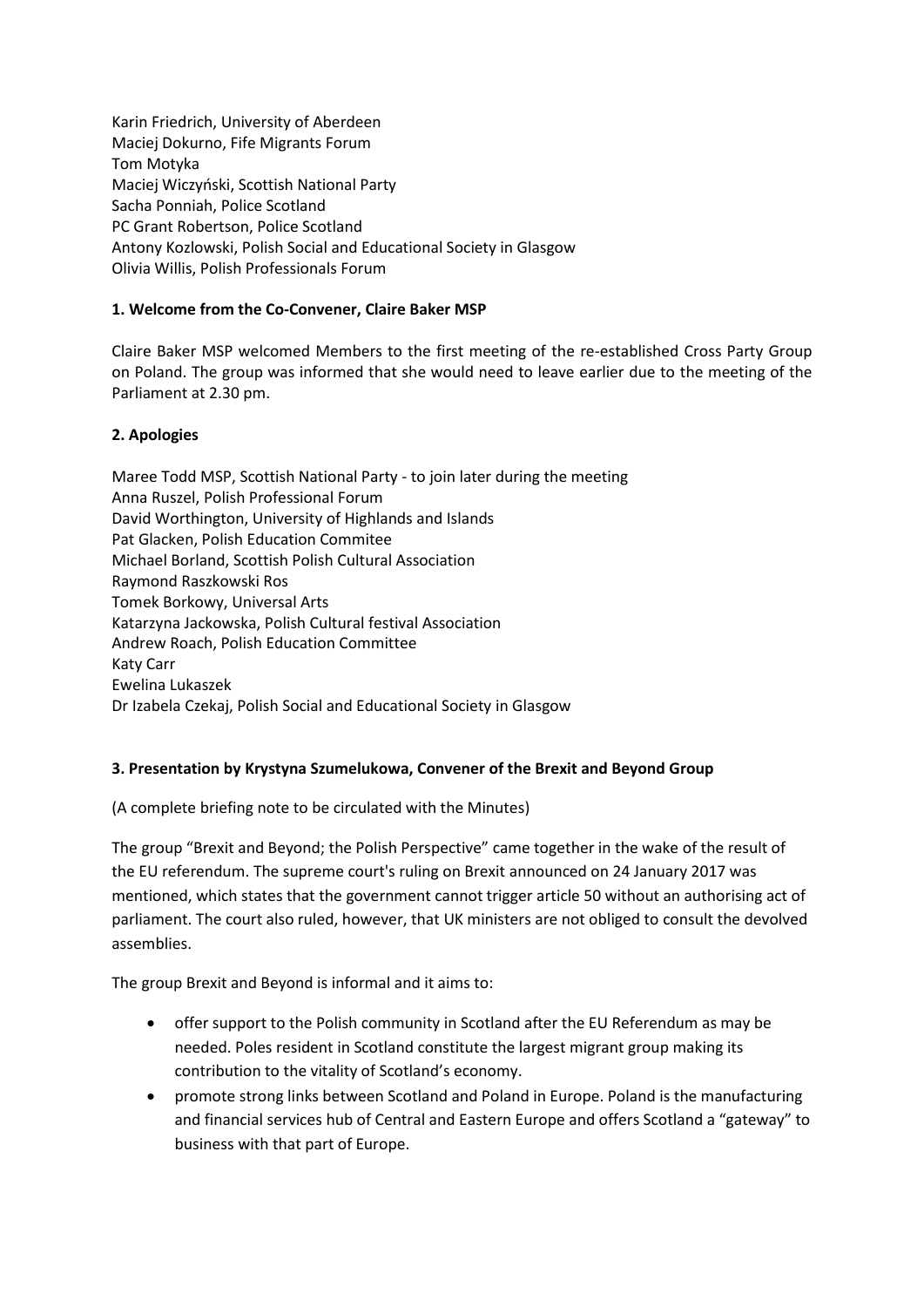recommend that cohesion in Europe can be protected through the reassertion of cultural links between the two countries which have developed historically between individuals, voluntary groups, local authorities, universities and schools and our major festivals.

The group members come from various fields of interest. They met together on 31st August 2016 and 14th December 2016 and with Michael Russell, Minister for UK Negotiations on Scotland's Place in Europe, on 21st December 2016. The group worked to build a "portfolio" of concerns and future actions.

Regarding official voices on the consequences of the EU referendum, The Scottish Government published its own statement entitled "Scotland's Place in Europe" where it makes the case for a differentiated settlement for Scotland. On January  $17<sup>th</sup>$  2017 the PM gave her Brexit speech at Lancaster House in London, which was the subject of debate in the Scottish Parliament on the same day. The plan was presented to the UK Joint Ministerial Committee on European Negotiations on January 19<sup>th</sup> 2017.

The Cultural, Tourism, Europe and External Relations Committee issues a weekly briefing on Brexit from its Information Centre and the committee itself has taken evidence from 150 organisations and individuals across a wide spectrum of concerns. It has issued its own report "What Scotland Thinks". Since the referendum in June last year we have witnessed a significant endeavour on the part of many to come to terms with the result and its consequences.

It was emphasised that **the Cross Party Group on Poland should play its own part in addressing the relevant issues with regard to Brexit**. There is no official role of the Scottish Parliament, but it could still deliver a substantial debate and continue to lobby.

Unfortunately, there is still a lack of assurance for EU citizens six months after the referendum. The Brexit and Beyond Group's position is that the lawful rights of EU citizens should not be diminished before the date of departure from the EU and should not be categorized as "negotiating capital". The right to remain should be offered as British Citizens, dual nationals or permanent residents. This should be unilaterally declared by the UK government not only as a moral duty but also to encourage reciprocal goodwill towards UK citizens in the EU. Current EU citizens should be eligible for residential status for themselves and child dependants. Moreover, the devolution of powers to Scotland are gradually being extended from within the EU and Westminster constitutional frameworks. The Scottish Parliament now has additional powers over taxation, which defines a new relationship between the government and its citizens and the question arises as to whether this can be further extended to foresee additional powers to oversee migration into Scotland.

Importantly, Scottish Higher Education sector and students will be affected as a result of Brexit. Scotland's leadership in Higher Education is being challenged because the loss of student numbers will sit alongside uncertainty for staff and their families who need security of tenure. The universities are not just significant drivers of Scotland's economy but also lead the way in cultural links. In rising to the challenge faced by the universities support should be given to universities to extend direct collaborations with universities and research centres in Europe in the future.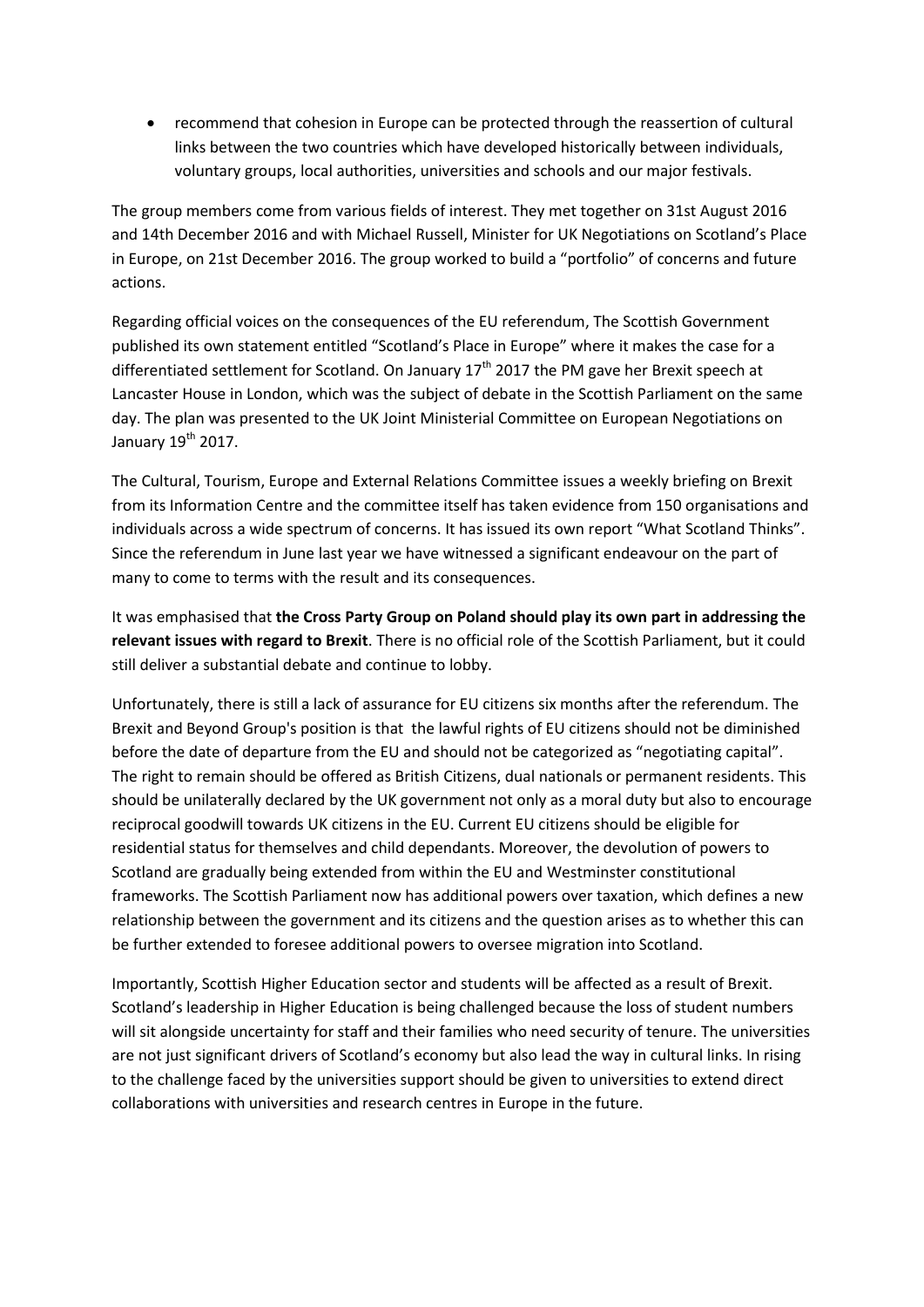It was pointed out that there has been certain disregard experienced by some EU citizens as a consequence of the referendum. This should be addressed through mediation, advisory services and other forms of support which will be perhaps needed in the future.

It is also crucial to continue developing links between Poland and Scotland, for example in the area of culture. In particular, 2018 is the 100th anniversary of the Independence of Poland and this would provide a good opportunity for the Scottish and Polish Governments to headline our links. Michael Russell was very positive on this point at the meeting on 21st December 2016.

The Brexit and Beyond group offers its support to other organisations as well as the Government. The above points are brought to the attention of the Cross Party Group on Poland to help shape the way in which the CPG and the Brexit and Beyond Group can support each other and work together. Michael Russell has recommended approaching all UK MPs in Scotland and lobbying the All Party Group on Poland in Westminster. He has also invited briefing for a forthcoming meeting on the European Parliament's Constitutional Affairs Committee which has its next meeting on 30th January 2017 and which is chaired by Danuta Hübner.

Claire Baker MSP thanked Krystyna Szumelukowa for her presentation and said it was very positive to see Polish people coming together and offer their contribution to the debate.

# **4. Presentation by Magda Czarnecka, Feniks Counselling, Personal Development and Support Services**

# Magda Czarnecka presented the results of the **EU Nationals' Reactions and Long-term Consequences of the EU Referendum Results Study Report**.

Feniks Counselling, Personal Development and Support Services, a charitable organisation providing mental health support to Central Eastern European Community in Scotland, decided to examine the moods of EU nationals in the UK after the referendum. The purpose of the study was to see how the result of the EU referendum influenced the well-being and plans of the Polish/EU nationals. In particular Feniks was interested in their emotional reactions, feeling of safety (on macro and micro level), feelings about the future and sense of control (or lack thereof).

The number of the participants was 657. The conducted online survey was anonymous, circulated via social media (Twitter, Facebook) with support from various news outlets: New Europeans, The National (advertised in print on 27th Aug 2016), Third Force News and Emito.net (Polish community website). The survey was conducted between 1st August and 13th September 2016, when the general feeling about the outcome of the referendum presented by the media was rather bleak.

#### The profile of the respondents

657 people in total took part in the study, of which 56% were women and 44% men. The youngest respondent was 17 and the oldest 75 years old, with the average age of respondents at 36 indicating young workers, possibly settled with young families, who might have not had the experience of working anywhere else but in the UK. The majority of the respondents were Polish (61.5%) (due to survey being mostly circulated amongst the Polish community), followed by British (7.8%), Dutch (6.9%), German (4.9%), Italian (4.1%), Spanish (3.5%) and others (11.3%).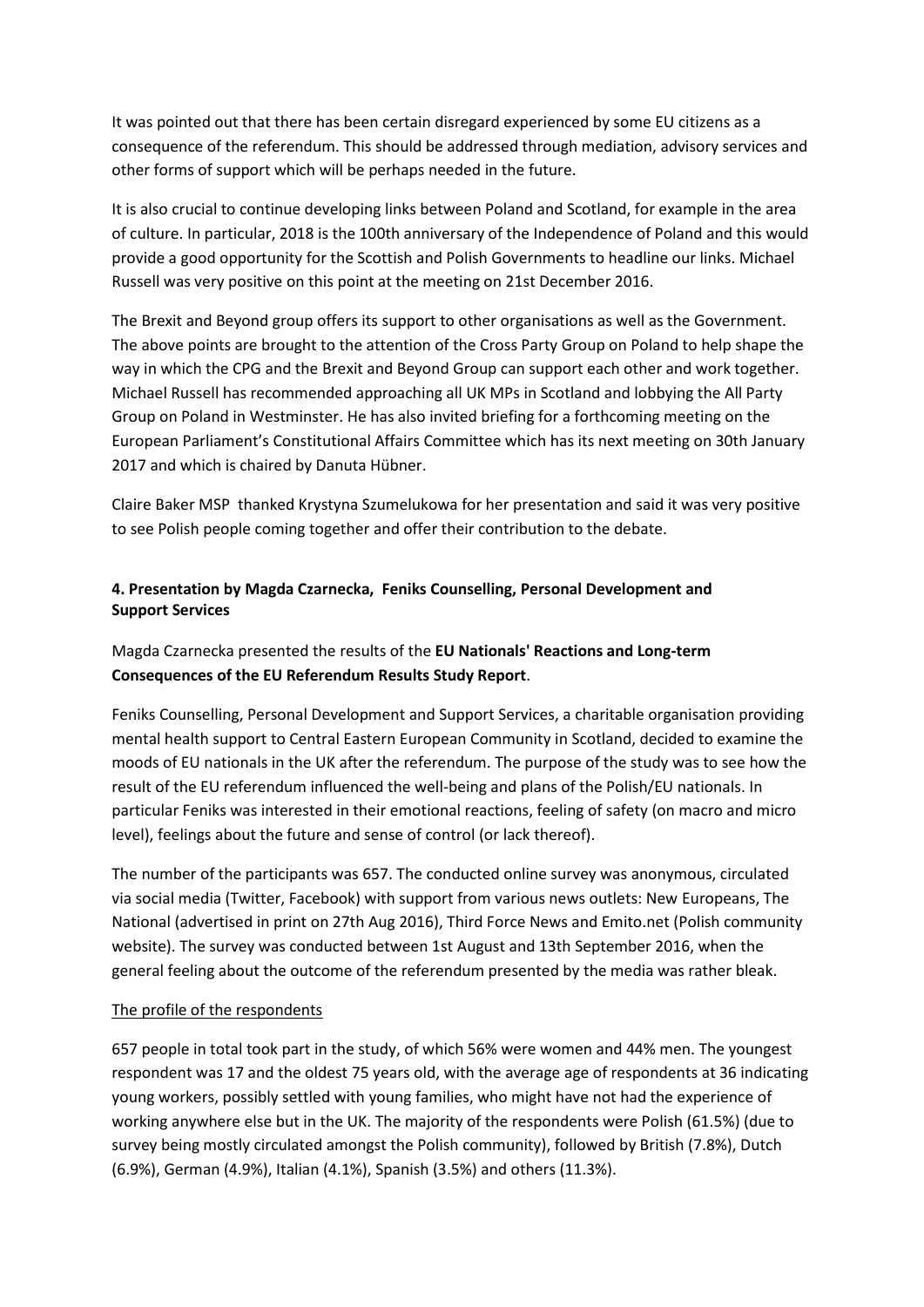The respondents were based in different parts of the UK: 55.6% in Scotland, 42.3%

#### Summary of the results

When asked about their initial feelings after the results were announced 27.5% of respondents were shocked, 19.3% sad, 15.4% angry, 13.5% anxious, 12.5% confused. About 6% claimed that they were happy. Other respondents were expressing feelings such as: excitement, some said that they were indifferent about the result or that they don't know how they felt about it. More than 70% were worried (to a greater or lesser extent) about what the consequences of Brexit would be.

The survey also asked how confident the respondents were that they would be able to stay in the UK after Brexit, nearly 65% were certain or very confident about their right to stay. Over 30% did not feel too confident, or predicted that they would have to leave. However, asked how confident they felt that the British government would work in the interest of EU citizens who chose to stay in UK, almost 80% were convinced the government would not protect their rights (42.5% not very confident; 36.5% not confident at all). Others were either unsure (5.3%), quite (11.4%) or very confident (4.3%) that the government would work in their best interest.

When asked to assess whether they felt less welcome in the UK after the referendum: 34.2% agreed and 23.3% strongly agreed, 12.9% did not agree at all and 8.5% strongly disagreed. 21% did not offer an opinion. The participants were asked how safe they felt in the UK. More than half felt very safe (51.6%), over a quarter of respondents felt quite safe (35.6%), and others did not feel too safe or did not feel safe at all (around 13%).

When authors compared the results of the survey with respect to where the respondents live, they observed some interesting trends. Asked to rate how much at home they felt by average people felt more settled in Scotland (7.02 on the scale from 1 to 10) than in England (6.59 on the scale from 1 to 10). More than a half of those living in Scotland (57%) rated it between 8 and 10 as opposed to England (34%). However, 32.1% of the participants who live in England strongly agreed they felt less welcome after the referendum, but only 16% of those, who live in Scotland. 90.6% participants from Scotland felt safe or very safe in the area they live in, compared with 82.9% in England. 17.1% of those living in England indicated they didn't feel very safe or not at all safe, but only 9.4% of those living in Scotland.

Concluding from the survey results it's fair to say that the results of the Brexit referendum have greatly impacted the well-being of the EU nationals living in the UK. Their concerns are linked to their conviction that the government will not work in their best interest; lack of any decision-making power and feeling that their future situation is uncertain. It seems that **the crucial consequence of the results of the referendum for the EU nationals living in the UK is feeling less welcome than before**, which might be a direct result of the increase in hate crime incidents.

The full Report is available online[: http://www.feniks.org.uk/wp](http://www.feniks.org.uk/wp-content/uploads/2017/01/Feniks_Report_EU_nationals_reaction_to_Brexit.pdf)[content/uploads/2017/01/Feniks\\_Report\\_EU\\_nationals\\_reaction\\_to\\_Brexit.pdf](http://www.feniks.org.uk/wp-content/uploads/2017/01/Feniks_Report_EU_nationals_reaction_to_Brexit.pdf)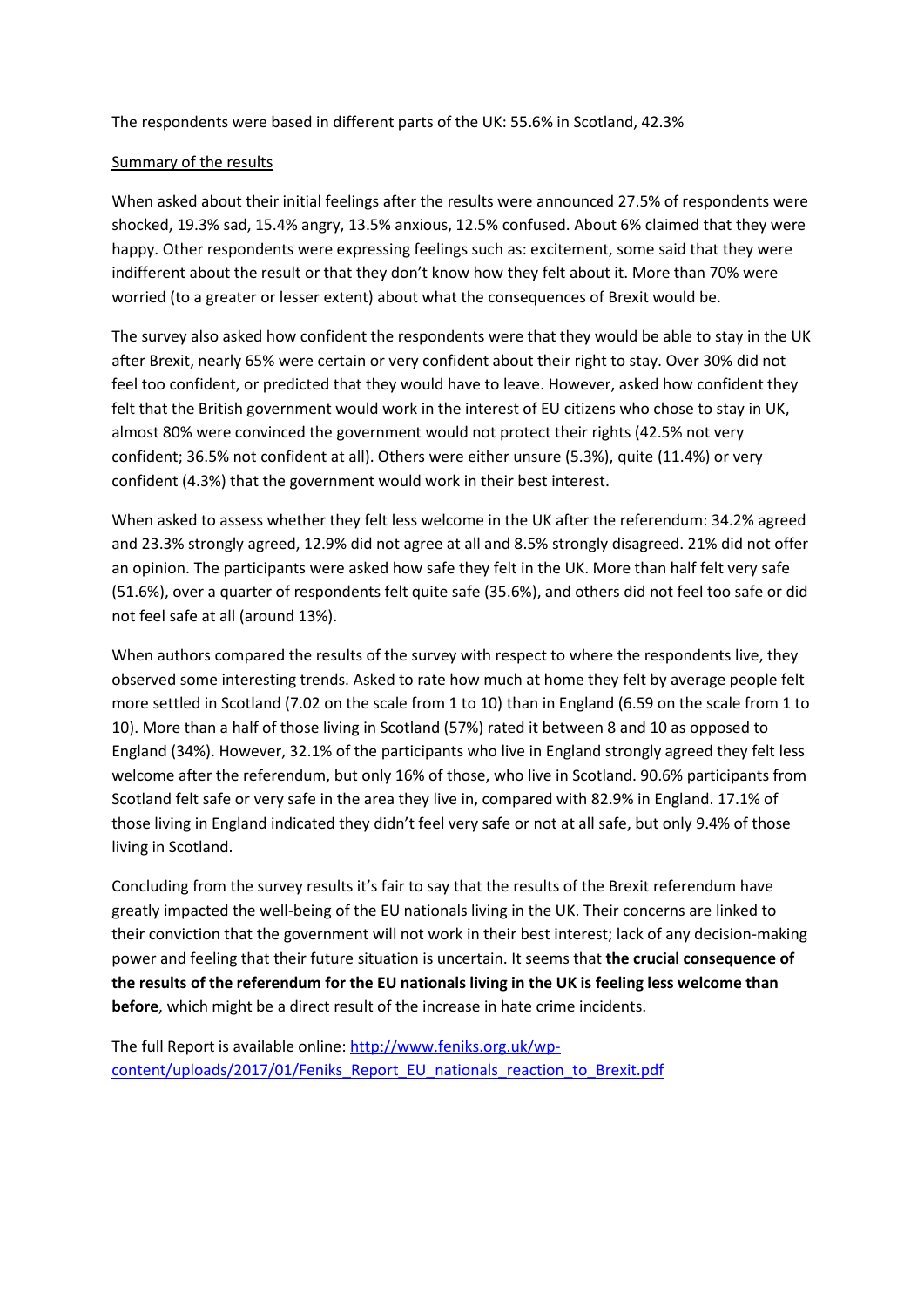### **Joanna Zawadzka, Polish Cultural Festival Association**

In light of the report presented by Feniks, it is especially important now to emphasise and celebrate the contribution of migrants to the UK. PCFA will take part in a national day of action "1 Day Without Us" on 20<sup>th</sup> February 2017 and would like to ask the CPG members for their support.

1 Day Without Us is a National Day of Action on 20th Feb 2017 to celebrate the contribution of migrants to the UK, to coincide with UN World Day of Social Justice. For 24 hours, migrants from inside and outside the European Union, and everyone who supports them, are invited to celebrate the contribution that migrants make. Some may choose to do this symbolically, by wearing badges and lanyards, posting selfies or pictures that show your support, or putting posters in their windows. Some may wish to have a communal meal or a party with the migrants they have known as friends, colleagues, workmates and neighbours. Workers may take a five-minute silence or a mini-rally at lunchtime or tea-time. There are many ways that you can take part in this day. Do what you feel able to do and what you feel is most appropriate to your situation. Whatever your nationality and place of origin; wherever you live and work, join us and make February 20 a day of protest, solidarity and celebration.

Details to be circulated by the Secretary.

### **Further discussion**

Claire Baker MSP thanked the speakers for their presentations and asked for questions and contributions from the Members.

**Dr Karin Friedrich** from the University of Aberdeen spoke about a survey conducted before the referendum "Attitudes and responses of Polish citizens living in the UK to the EU referendum". Dr Friedrich said that a comparison of attitudes of Polish citizens in the UK before and after the EU referendum shows that, before that date, more Poles in England felt comfortable living there than now, and that this trend was the opposite in Scotland, where more Poles now say they feel comfortable living in Scotland than they did before the EU referendum.

Adding to the discussion on Brexit, **Maciej Wiczyński** pointed out that Scotland will not have a say in the Brexit negotiation process. By triggering the Article 50 of the Lisbon Treaty, the British Government will in fact strip people (EU citizens) of their rights and no government should be allowed to do that.

**Maciej Dokurno** underlined that today's discussion is a good starting point for further initiatives to be taken forward. He asked Magda Czarnecka whether she was familiar with any kind of research on Brexit and its implications for children of EU citizens born in Scotland. Maciej Dokurno also asked if the CPG could possibly send a message urging the Polish Government to secure rights of the Polish citizens and asking to support Scotland's ambitions for a special settlement.

**Magda Czarnecka**: Dr Daniela Sime of the University of Strathclyde is currently an investigator an ESRC-funded project which looks at issues of identity, citizenship and belonging among settled Eastern European young people in the UK (se[e www.migrantyouth.org\)](http://www.migrantyouth.org/).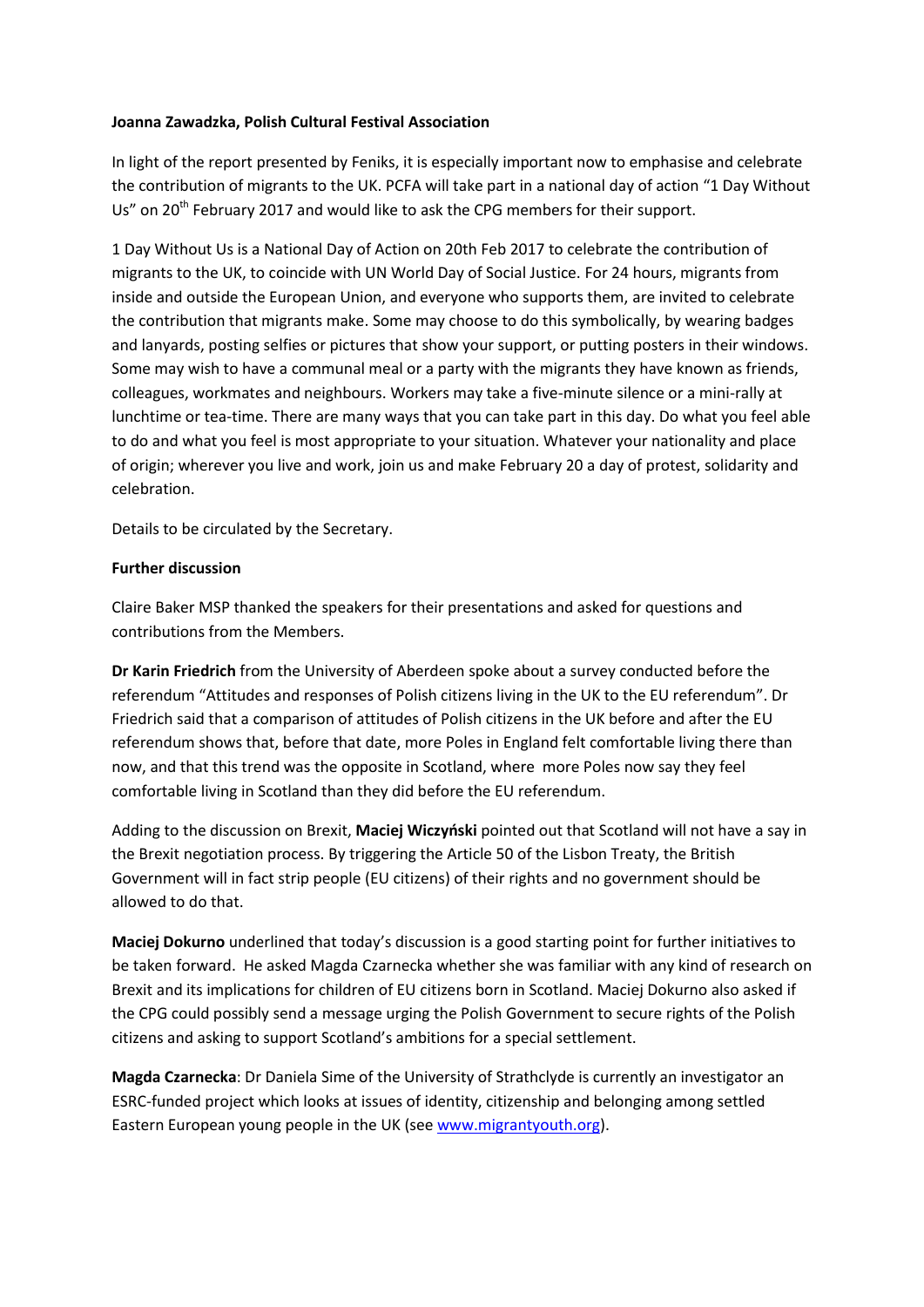With regards to seeking support of the Polish Government, **Krystyna Szumelukowa** noted that according to recent amendments, EU countries cannot talk to so-called sub-states (i.e. Scotland). It was suggested that the CPG on Poland could instead write a briefing letter /statement for Michael Russell and Fiona Hyslop.

**Olivia Willis**, Polish Professionals Forum: professionals on contracts in Finance, Education etc. feel uneasy about their future after Brexit referendum. Central European employees feel less secure.

# **Action point: Ivan McKee MSP to discuss possibility of sending a letter to the Polish Government by the CPG on Poland with other MSPs. Maciej Dokurno to provide a draft of the letter if needed.**

## **5. Work programme discussion chaired by Ivan McKee MSP**

After a short discussion, the Group decided to establish 5 thematic groups within the CPG:

- 1) Education (Zofia Wierzbowicz-Fraser)
- 2) Support (Magda Czarnecka)
- 3) Culture (Joanna Zawadzka)
- 4) Business (Antony Kozlowski)
- 5) Brexit (Krystyna Szumelukowa).

## - **Update from the Education group, Zofia Wierzbowicz-Fraser**

Continuing our actions from last year, we are beginning to see small steps moving forward. We have a number of successful outcomes to share with you:

- PEC have worked at two major educational and language exhibitions.
- With the help of Tom Hamilton and his successor Ellen Doherty (Director of General Teaching Council for Scotland ) we have negotiated the setting up of a new registration category for Polish teachers. This permits the Polish teachers to provisionally register with GTCS and teach in Scottish schools.
- A positive meeting was held with Maureen McKenna –Director of Education @ the Directorate in Glasgow. As a result of this we will be working with the Language Development unit in Glasgow and have met with Gillian Campbell-Thow who supported us enthusiastically and inspired Elwira to prepare even more material for access by schools.
- We are now also working with LANGS and the SCES (Scottish Catholic Schools Director) in order to gain as much support as possible for our campaign.
- We are to meet Mr John Swinney (Deputy First Minister for Education and Skills) in early February, and are hoping for a favourable reception to our ideas.
- We have decided to run an electronic petition through the media via Emito.net, and collect as many signatures as possible, supporting the teaching of Polish in Scottish Schools.

## - **Culture sub group**

**Grażyna Fremi** informed the Group that Zielony Balonik book club will soon have a new website. It is also preparing a new project aiming to influence integration of Polish and Scottish children and improve readership.